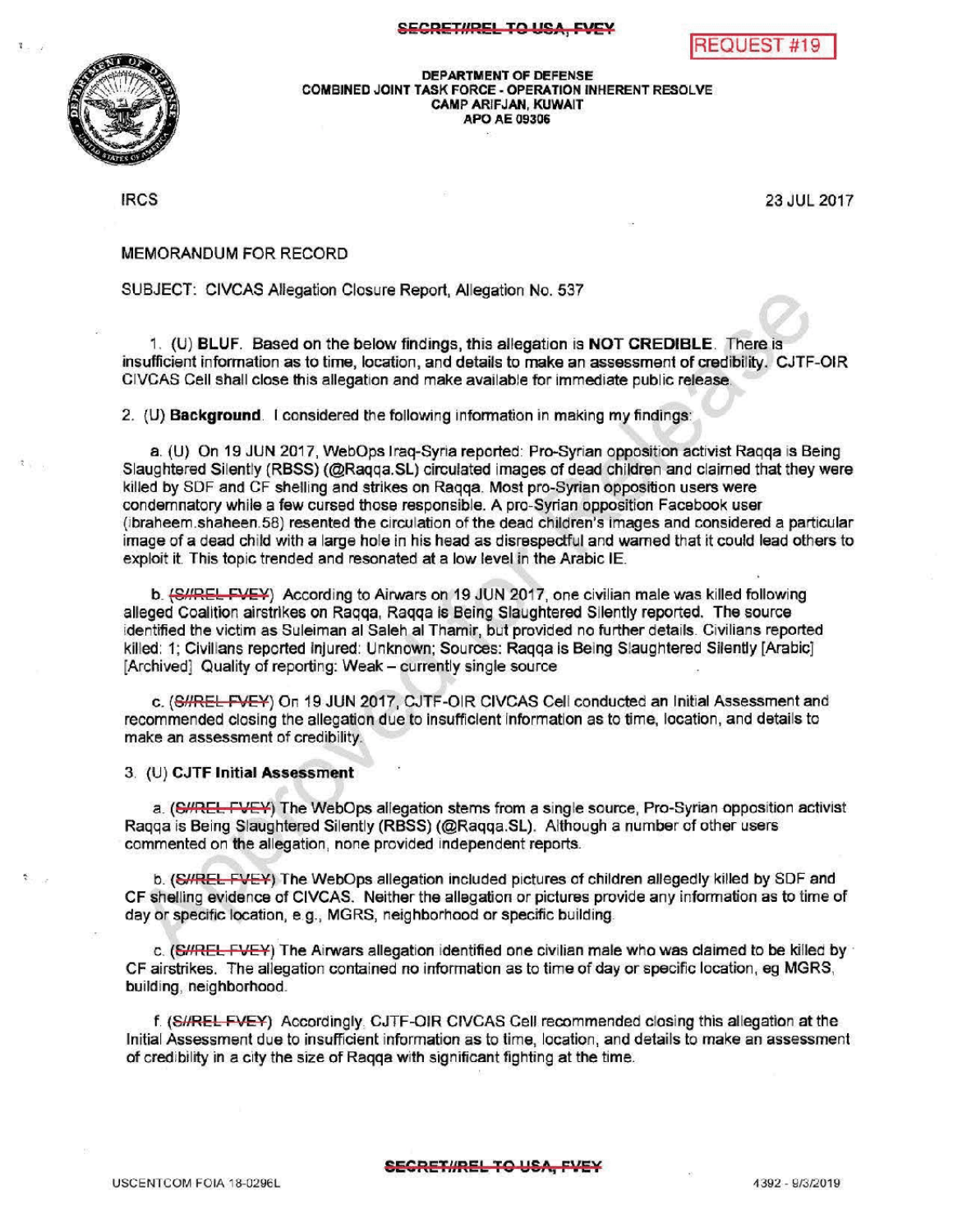## SECRETHREL TO USA, FVEY

**IRCS** 

 $\mathbf{r}$ 

SUBJECT: CIVCAS Allegation Closure Report, Allegation No. 537

## 4. (U) Action

(U) I direct closure of this CIVCAS incident and that CJTF-OIR PAO publish the result of this CIVCAS assessment in a press release as soon as practicable.

5. (U) Point of contact is (b) (3) 10 USC 130b; (b) (6)

2 Encls 1. Initial Assessment

 $26542017$ **KENNETH L. KAMPER** 

forRelease

BG, USA Chief of Staff

 $\mathcal{S}$